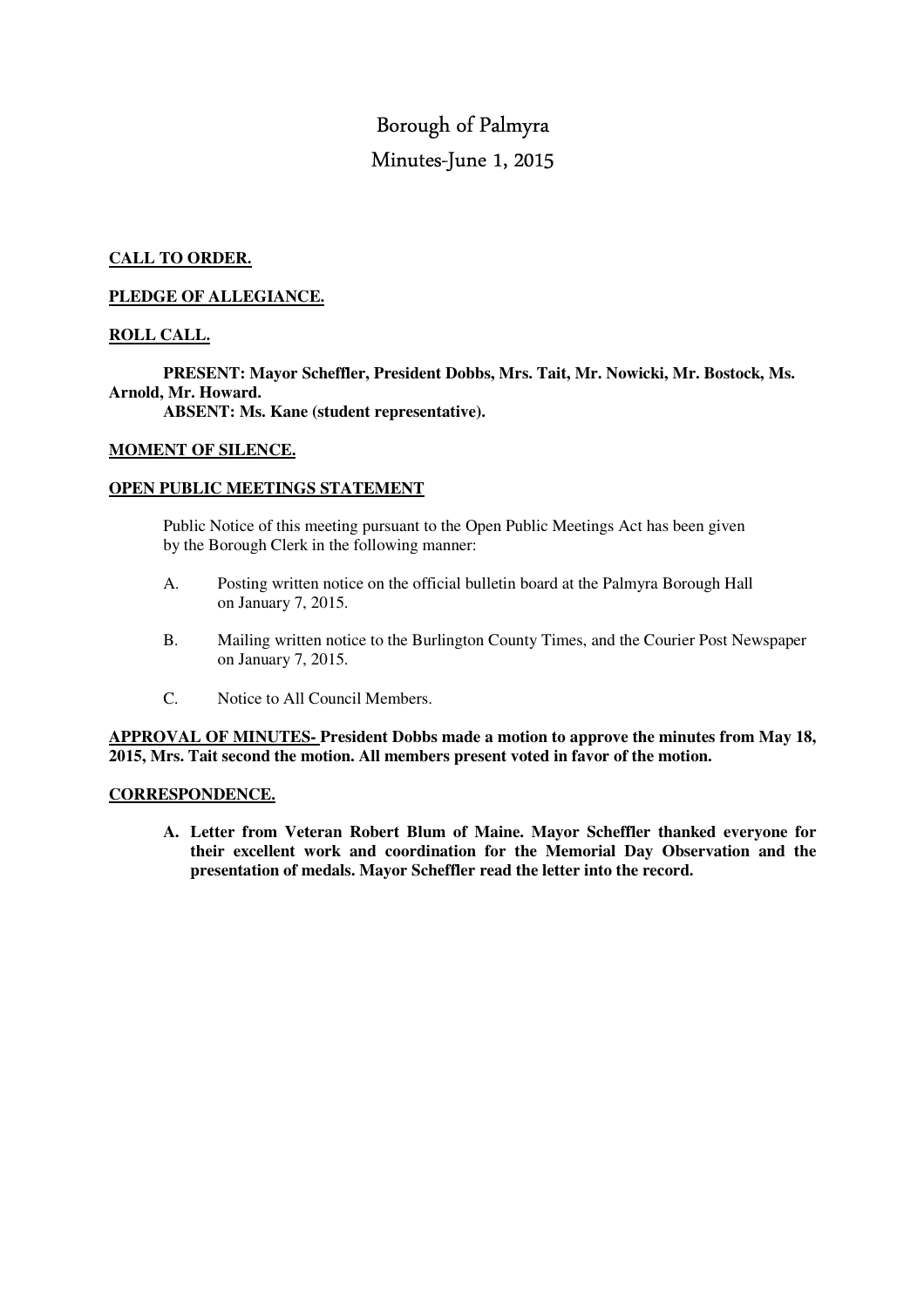Deer Mayor Scheffler \_ 5/26/15 he to thank you, your staff, the War Memorial residents of Palmyra for <u>d</u> th wonderful tribute to our Vetera<br>special thanks to my friends 2 Nore in Palmyra grew up with Everyone involved a terrific received has a The Medal special place in my home and<br>well be cherished forever.<br>- This day has made me<br>extremely proud to be a Veteran<br>now fill always be a Palmyra Veteran you and God Bless Palmyra ica and Sincerely Robert J. Blum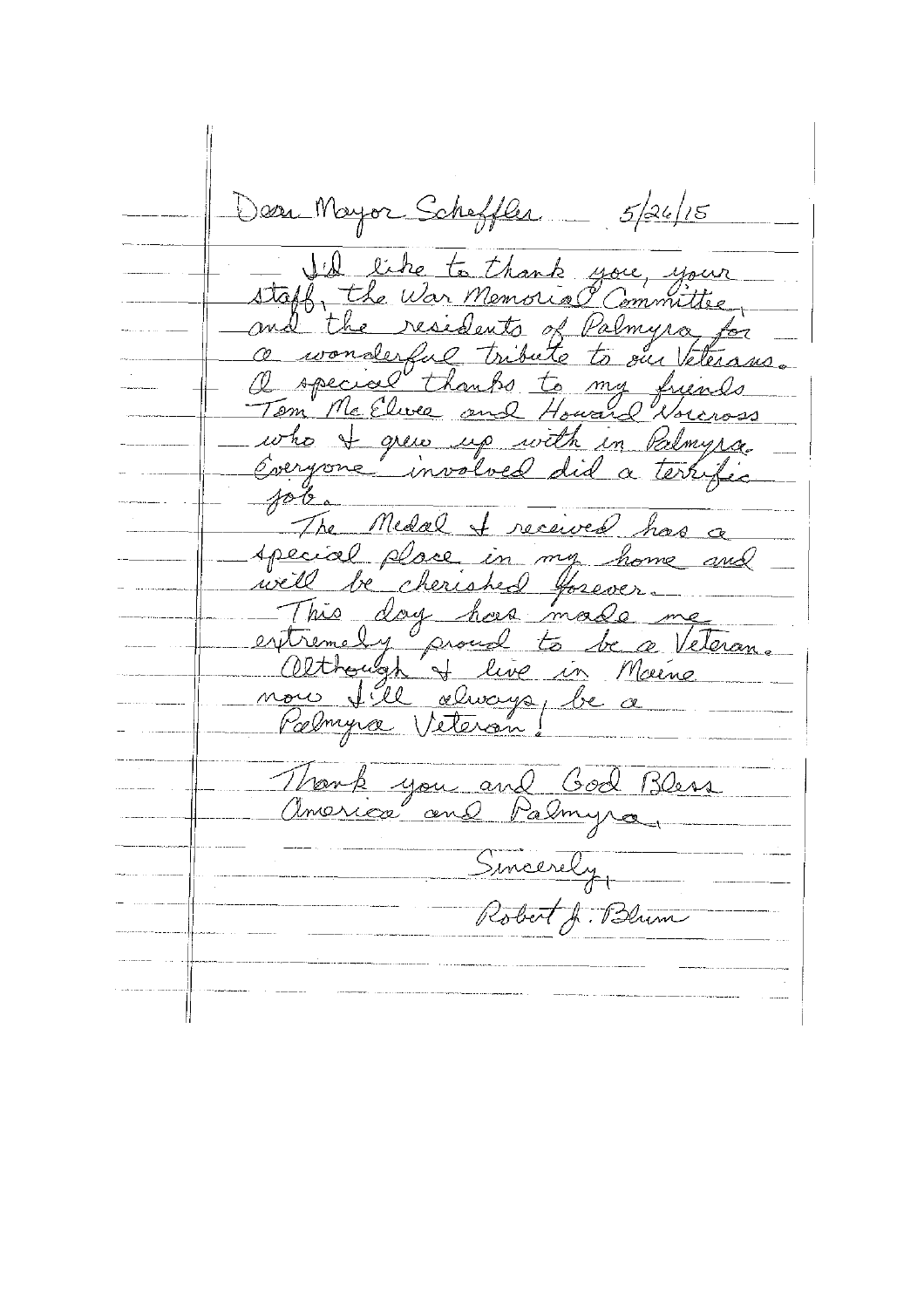#### **PROFESSIONAL UPDATES.**

**A. Environmental Resolutions-William Kirchner update council on the Borough Hall door project and that a change order for additional work requested by the Borough will be on the agenda for the next meeting in the amount of \$8,000. The South Broad Street topographical survey is completed for the project. Mr. Kirchner has contacted NJ Transit and also Burlington County about the signs for Welcome to Palmyra near Route 73 and Spring Garden. He has had no response to his inquires.** 

**B. Palmyra School District-Superintendent McBride presented council with the State of the School Strategic Planning review. The Palmyra School District is comprised of Charles Street School, Palmyra High School and Delaware Avenue School Board of Education. Mr. McBride read the mission statement of the school. The students come from three different communities: 7,398 residents from Palmyra, 2,779 residents from Riverton, 2,577 residents from Beverly. The enrollment figures are: 2012-13-958 students, 2013-14-960 students, 2014-15-945 students. Mr. McBride explained that there are about 142 district employees (10 administrators, 91 certified staff, and 41 educational staff). The plan calls for a response to technology needs for the school, there has been an increase in the internet bandwidth from 2012-6MBPS to 2015 internet bandwidth-100MBPS. The student devices have increased since 2012 by 379%. The District has purchased 18 classroom smart boards for the teachers to use. The school is reviewing the curriculum, instruction and enhancements for the 2015-2016 school year. Superintendent McBride discussed the budget. The anticipated budget is \$16,644,263 for the school year and the cost per pupil is \$13,262. Mr. McBride explained that there are many educational considerations listed in the report as well as a fiscal and plant operations plan. Mrs. Tait discussed that the Community Center Program Board is looking to do a SAT review class again. Mr. Howard discussed that the computers at the Charles Street School are great and that the students do power point presentations. Mayor Scheffler thanked Superintendent McBride for being proactive in keeping the council informed.** 

**ORDINANCE ON FIRST READING. (public hearing on July 6).** 

**A. Ordinance 2015-9 Ordinance Amending Ordinance 2013-14, An Ordinance Requiring The Inspection, Registration And Licensing Of Residential Rental Properties In The Borough Of Palmyra; Ordinance 2013-23 An Ordinance Amending Ordinance 2013-14. Mayor Scheffler discussed that councilmembers received the draft ordinance at least 10 days ago and that the draft has not been available to the public till after the meeting with Judge Bookbinder. The public hearing is scheduled for July 6th. Mayor Scheffler requested that the ordinance be held till after executive session so that Mr. Rosenberg can review the landlord litigation with council. Mr. Nowicki inquired if the Mayor wanted to introduce the ordinance tonight by title after the executive session. Mayor Scheffler explained that if council agrees with the ordinance being introduced tonight after executive it will be made available sooner to the general public. Ms. Arnold discussed that introducing the ordinance by title does not give a chance for review of the ordinance. Mayor Scheffler explained that it will allow Mr. Rosenberg to make the changes after the meeting with Judge Bookbinder. Mr. Rosenberg explained that procedure is correct and that Ordinance 2015-10 is not the subject matter of the litigation. Mr. Bostock inquired if the Judge is requiring the ordinance be introduced tonight before the meeting with him. Mr. Rosenberg explained that the Judge is generally satisfied if the defendants are satisfied and that he would not have an independent interest in the Ordinance. Ms. Arnold discussed holding the ordinance so that Judge Bookbinder suggestions can be placed in the ordinance. Mr. Rosenberg explained that the ordinance shows that the borough is serious about the ordinance and is willing to settle the case with the new ordinance. Mr. Nowicki inquired if the intent is to go through the agenda, then go into executive session and return to public portion to introduce the ordinance. Mr. Nowicki explained that he is not comfortable with doing it after executive, when the public usually leaves. Mr. Howard discussed that just the points of the litigation will be discussed in executive and the rest will be done in the public. Mayor Scheffler explained that only a few comments have been received since council received the ordinance. President Dobbs explained that the discussion for the public can also be**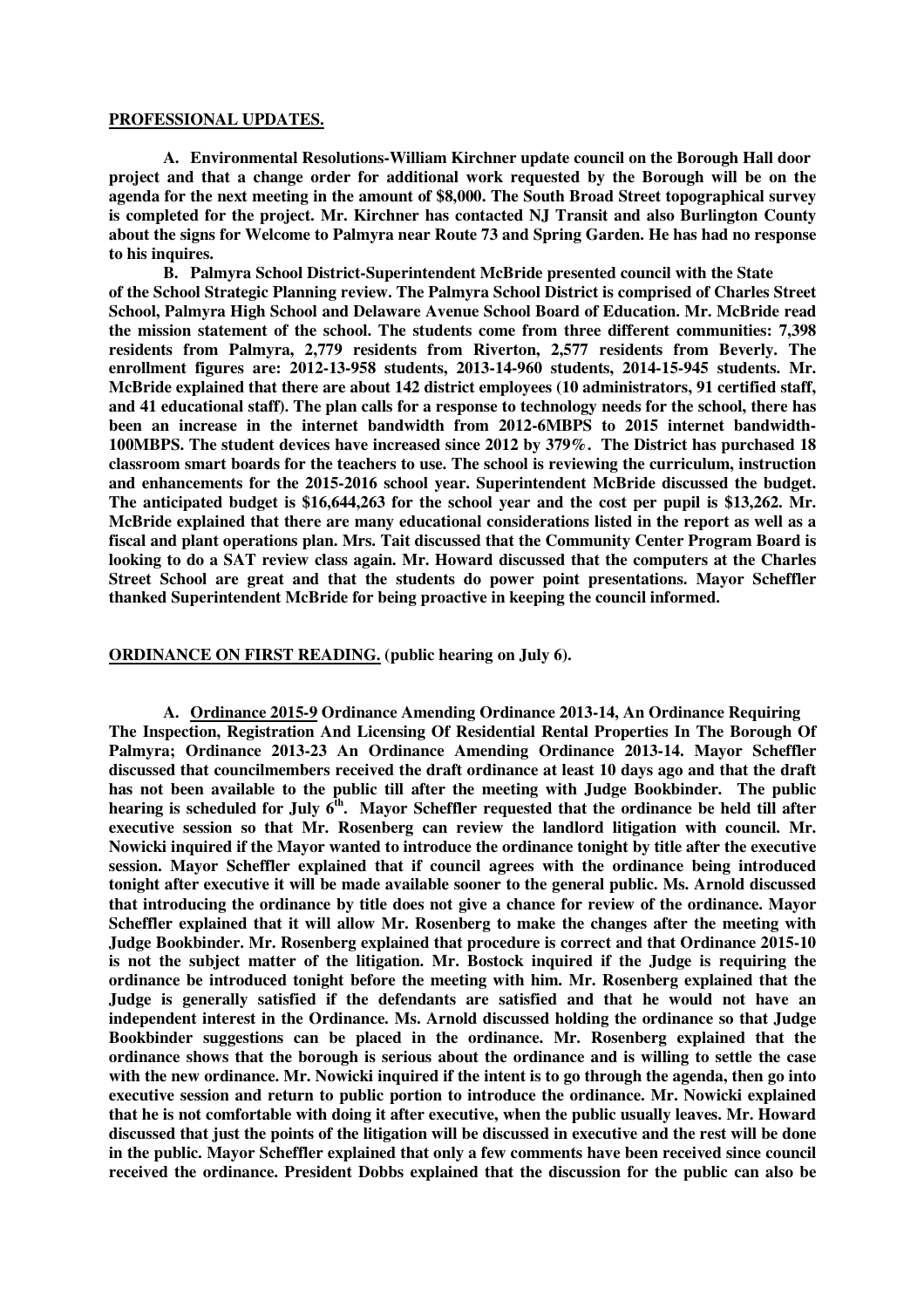**continued till the June 15th meeting. Mr. Rosenberg explained that after executive session the document can be given to the landlords that filed the lawsuit so that they will have it before the meeting with Judge Bookbinder. Mayor Scheffler discussed that if there are too many changes, the ad-hoc committee can meet again before the second reading.** 

**B. Ordinance 2015-10 Ordinance Amending Ordinance 2013-17, An Ordinance Requiring The Issuance Of A Certificate Of Occupancy Upon the Sale Of Any Residential Property; Ordinance 2013-25, An Ordinance Amending Ordinance 2013-17. Held till after executive session.** 

#### **DISCUSSION ITEMS.**

**A. Sewer Ordinance Amendments-Mr. Gural explained the ordinance amendments present various options to council including offering a credit to mix use properties. Mr. Gural and Mr. Kirchner had taken a look at the numbers will all the apartment complexes in the town. There is a concern if it is fair to offer credits to owners of mixed use properties, when the vacant homes use no water or sewer and still have to pay the same amount. Mr. Kirchner explained that an apartment will use less water than a single family home or a detached home. The data from NJ American Water Company supports that apartments use about 12,000 gallon. Seniors usually use less than 10,000 gallons of water. Mr. Gural explained that he still feels that the installation of a separate water meter for the mixed use properties is the way to go and to offer them a discount for installing an extra water meter. Mixed use properties would receive a credit of 12,000 gallons. The ordinance would need to be effective by October for the second billing of sewer fees.** 

**B. Code Enforcement Officer-Ms. Arnold discussed that the committee had reviewed the applications based on criteria for the position and narrowed it down to 6. The committee has requested additional information from the 6 applicants. Borough Council will need to decide if the position is full time or part time.** 

**C. Affordable Care Act. Mr. Gural explained that since the Borough no longer employs Special Officers the amount of employees for the affordable care act is at 44. The full time officers is a better value for the Borough. The Borough is in full compliance as a small business and needs to remain under 50 employees.** 

**D. Tri-Boro Vet Property. Mr. Gural discussed the appraisal and that the Borough would receive a better price if all approvals to build a home were in place at the time of the sale. The best value would be to sell without demo of the building as a private person can do it less expensive than the Borough.** 

**E. Sick Leave Policy-Mr. Gural passed out the sick leave policy that is currently in the Handbook. The policy had been reviewed and amendment in 2006-2007. Any non-uniformed employee hired after 2007 does not receive sick time. There is now a push in the state and other states to offer accrued benefits to staff. Mr. Gural explained that Borough Council could offer 7 sick days by reducing PTO days to 3 for non-uniformed employees. Ms. Arnold discussed limiting the maximum number of days that could be carried each year. Mr. Gural explained that it would require an amendment to the handbook. Mr. Gural discussed that some employees have had their benefits negotiated as part of their hiring process and that he is attempting to balance the books. Mrs. Tait discussed that it would actually only be an additional (five)5 days since the PTO days would be reduced to three(3). Mr. Bostock explained that the carrying of sick days benefits an employee in the case of a disability or long term illness.** 

**F. Lewandowski Construction Inc. bonding-Mr. Rosenberg informed council that there has been an issue with the bonding company for Lewandowski Construction and that the council had authorize a resolution declaring the bonding company in default. The bonding company is refusing to pay for items that need completion due to the time period of completion instead of using the date the bond expires. Mr. Kirchner explained that the items that are deficient is about \$3,300. Mr. Rosenberg discussed that an argument could be made that some changes are not due to the company, but due to natural causes such as salt and plowing. Mr. Rosenberg also explained that it would be more costly to go into litigation with the company, then the amount the repairs call for.**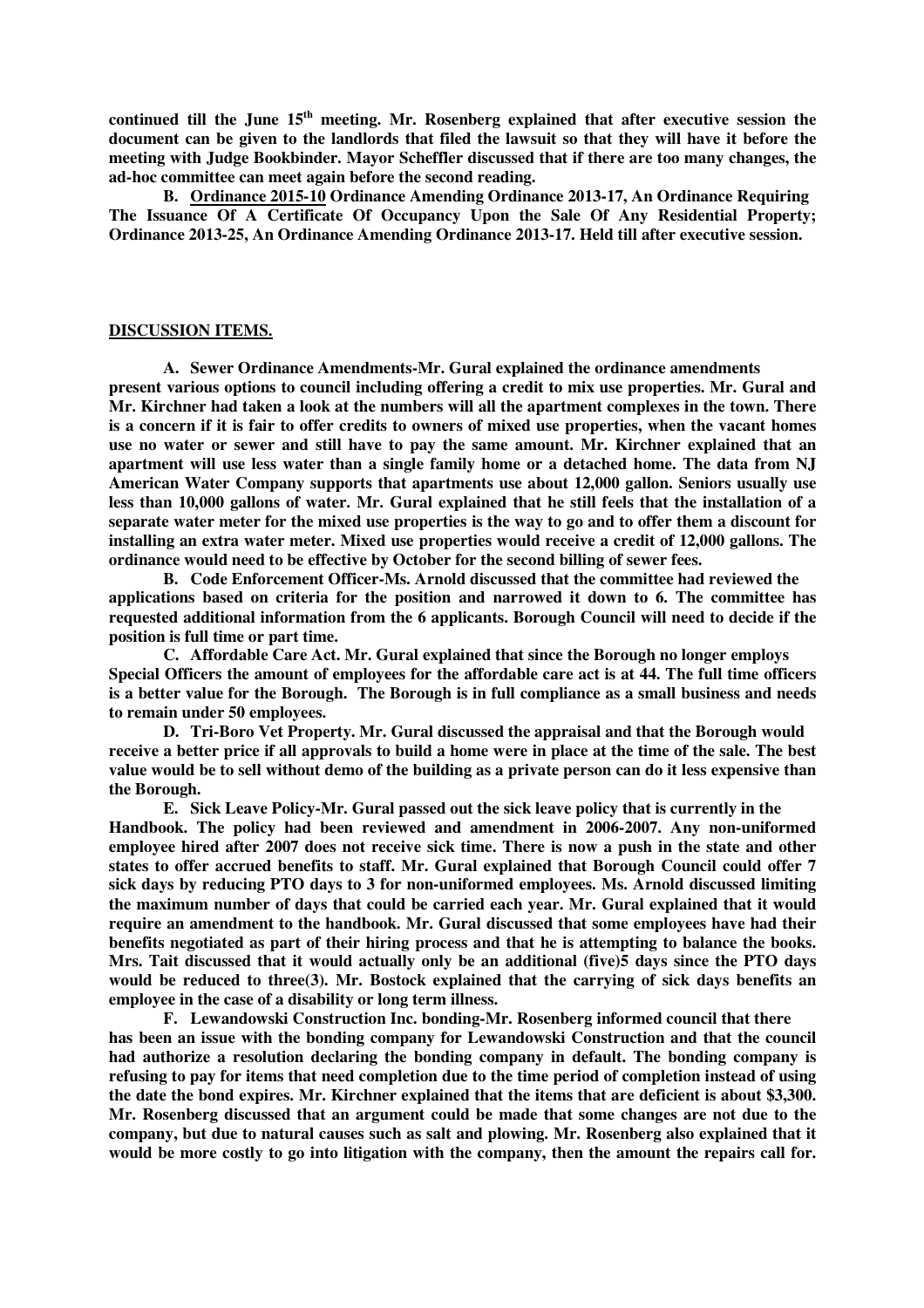**Mr. Kirchner will place the repairs needed in the bids for the project at South Broad and Public Road.** 

**G. Community Center Usage Policy/Gym Usage-Mr. Gural informed council that he had spoken to Mike McCarren about the programs that council suggested at the last meeting and that he is agreeable to the programs. A meeting will be set up soon to review councils concerns.** 

**H. Willingboro Animal Control-Chief Pearlman informed council that there has been a few issues with the Animal Control not responding to calls. The Chief has reached out to the Captain in Willingboro that is in charge of the department. Chief Pearlman explained that Willingboro stated that they have been shorthanded, but there was a dog bit in the Borough last week and they did not respond. Mayor Scheffler requested that Chief Pearlman reach out to Willingboro about the shared service agreement with the Borough for animal control.** 

### **ADMINISTRATOR REPORT.**

**A. JIF Loss Ratio-Brian McMahon will be giving Council an update on June 18 about the Joint Insurance Fund.** 

**B. Municipal Alliance-The State has approved the Borough's application for Municipal Alliance grant. Mrs. Birch from the high school will be the Director of the Program.** 

**C. Borough Hall-The doors in Borough Hall have been installed and the glass door in the lobby will be locked at night for security. The key fob is working on the front door and the side employee/council entrance.** 

**D. Halloween-Mr. Gural informed council that the Halloween Committee has been approved as a 501c by the IRS which makes them fully tax exempt and able to raise funds on their own.** 

#### **COMMITTEE REPORTS.**

**Mayor Scheffler announced that the Porch Club of Riverton will hold its annual Paint the Porch Pink on Saturday for breast cancer. On Friday June 5, she will be at the SAM's Club in Cinnaminson on Route 130 to raise funds for CHOP. Mayor McCarthy of Cinnaminson and Mayor Scheffler have a site set-up for people to make donations. Mayor Scheffler will be sitting with Mayor McCarthy of Cinnaminson on the roof from 1pm-5pm.** 

**PUBLIC COMMENT. President Dobbs made a motion to open the meeting for public comment, Mr. Bostock second the motion. All members present voted in favor of the motion.** 

**Mrs. Shea-Riverton-inquired when she could get a copy of the ordinance for rental inspections and that she would of like to have it earlier for review. Mr. Rosenberg informed Mrs. Shea that she will have a copy of the ordinance first thing in the morning.** 

**Mr. McElwee-Columbia Avenue thanked public works for all of their hard work for Memorial Day and that the speaker system worked excellent. Mr. McElwee thanked council members who attended the ceremony and that 35 medals were given out. More medals will be given out on Veterans Day. Mr. McElwee presented Mayor Scheffler with a check for \$1,000. from the Roger Ulrich Hubbs American Legion Post 156 to be placed towards the cost of the medals.** 

**No one else wishing to be heard, Mr. Howard made a motion to close the public portion, Mrs. Tait second the motion. All members present voted in favor of the motion.** 

#### **CLOSED SESSION.**

**Resolution 2015-114, Resolution Excluding the Public From Certain Meetings Pursuant To**